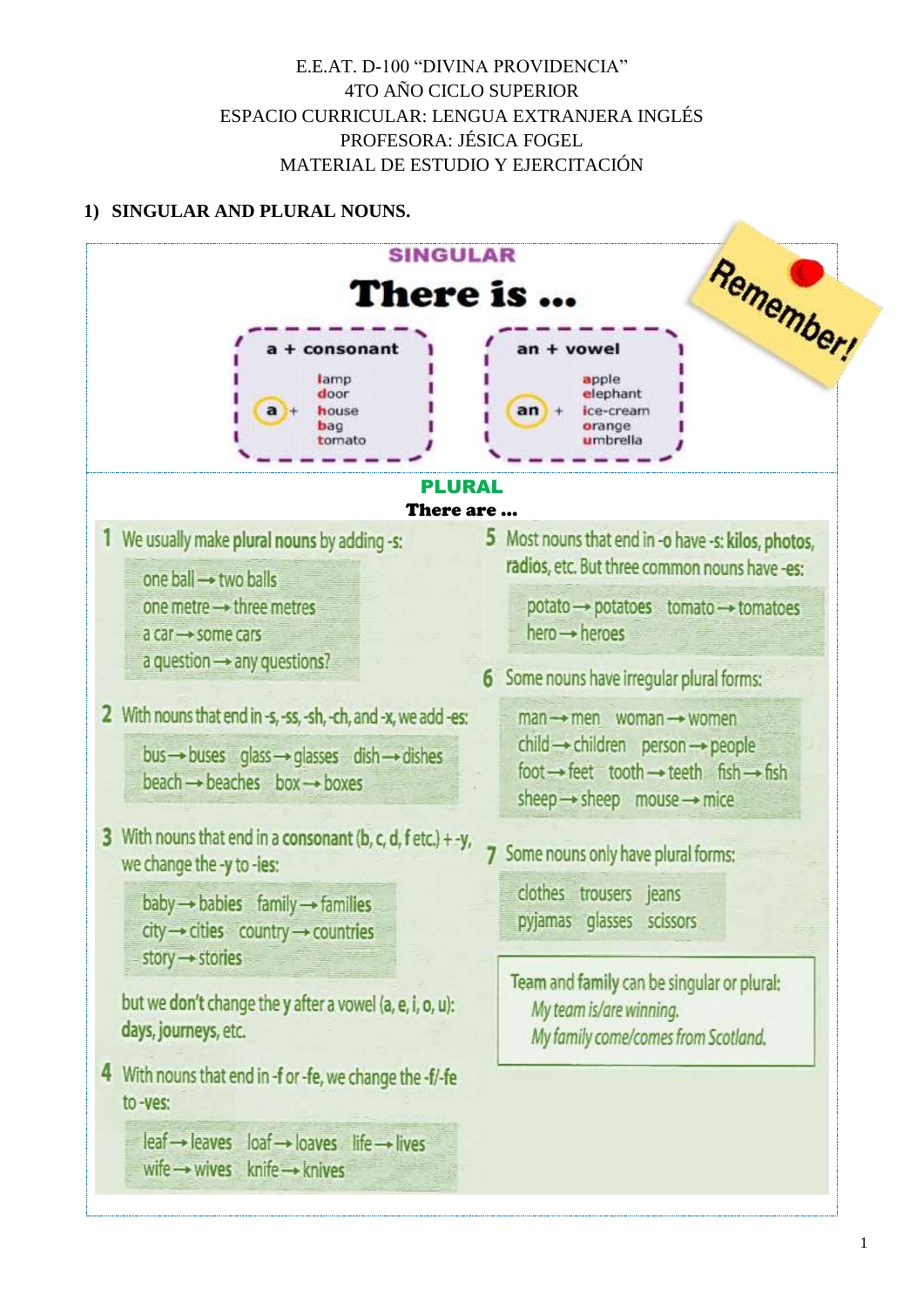|                 | is     | a table.        | <b>SINGULAR</b> |
|-----------------|--------|-----------------|-----------------|
| <b>There</b>    | are    | seven cushions. | <b>PLURAL</b>   |
| <b>NEGATIVE</b> |        |                 |                 |
|                 | isn't  | a bed.          | <b>SINGULAR</b> |
| <b>There</b>    | aren't | three chairs.   | <b>PLURAL</b>   |

**AFFIRMATIVE** 

**a)** Write similar sentences to describe the rooms below.

|   | AFFIRMATIVE     | <b>SINGULAR</b>              |
|---|-----------------|------------------------------|
| n | NEGATIVE        | PLURAL<br>SINGULAR<br>PLURAL |
|   | AFFIRMATIVE     | SINGULAR                     |
|   | <b>NEGATIVE</b> | PLURAL<br>SINGULAR<br>PLURAL |
|   | AFFIRMATIVE     | SINGULAR<br>PLURAL           |
|   | <b>NEGATIVE</b> | <b>SINGULAR</b><br>PLURAL    |

#### 2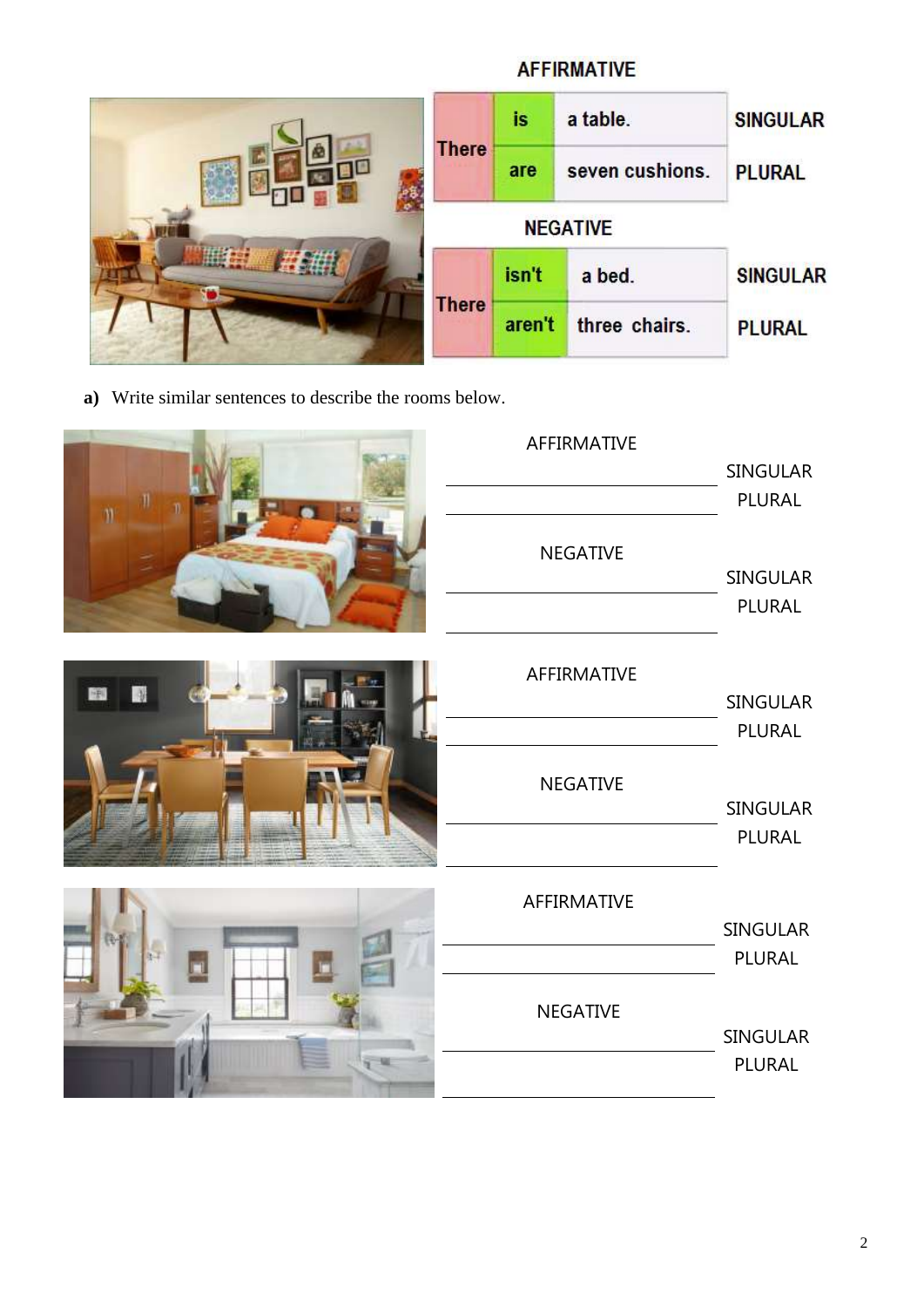## **2) POSITION OF ADJECTIVES.**

| POSITION OF <b>ADJECTIVES</b>                                                                                                      |  |
|------------------------------------------------------------------------------------------------------------------------------------|--|
| My bedroom is big and tidy.<br>I've got a <b>big</b> and tidy bedroom.<br>There is a comfortable bed.<br>There are small cushions. |  |
| <b>PREPOSITIONS OF PLACE</b><br>VIDEO: https://www.youtube.com/watch?v=ffRjdYA5yCM                                                 |  |

## **3) COMPARATIVES AND SUPERLATIVES.**

**The comparative and superlative forms of the adjectives are used when we want to compare two or more people, objects or places. Consider the examples in the chart.** 





**CHAIR** 

**ARMCHAIR** 



 $\mathcal{P}^{\mathcal{D}_{\mathcal{D}_{\mathcal{A}}}}$ 

**SOFA** 

| <b>COMPARATIVE FORM</b>                                                                                                                                                                                                  | <b>SUPERLATIVE FORM</b>                                          |
|--------------------------------------------------------------------------------------------------------------------------------------------------------------------------------------------------------------------------|------------------------------------------------------------------|
| <i>*SMALL (chico)</i><br>The chair is smaller than the armchair.<br>(La silla es más chica que el sillón.)<br>The armchair is smaller than the sofa.<br>(El sillón es más chico que el sofá.)                            | The chair is the smallest.<br>(La silla es la más chica.)        |
| *COMFORTABLE (cómodo)<br>The armchair is more comfortable than the chair.<br>(El sillón es más cómodo que la silla.)<br>The sofa is <b>more</b> comfortable than the armchair.<br>(El sofá es más cómodo que el sillón.) | The sofa is the most comfortable.<br>(El sofá es el más cómodo.) |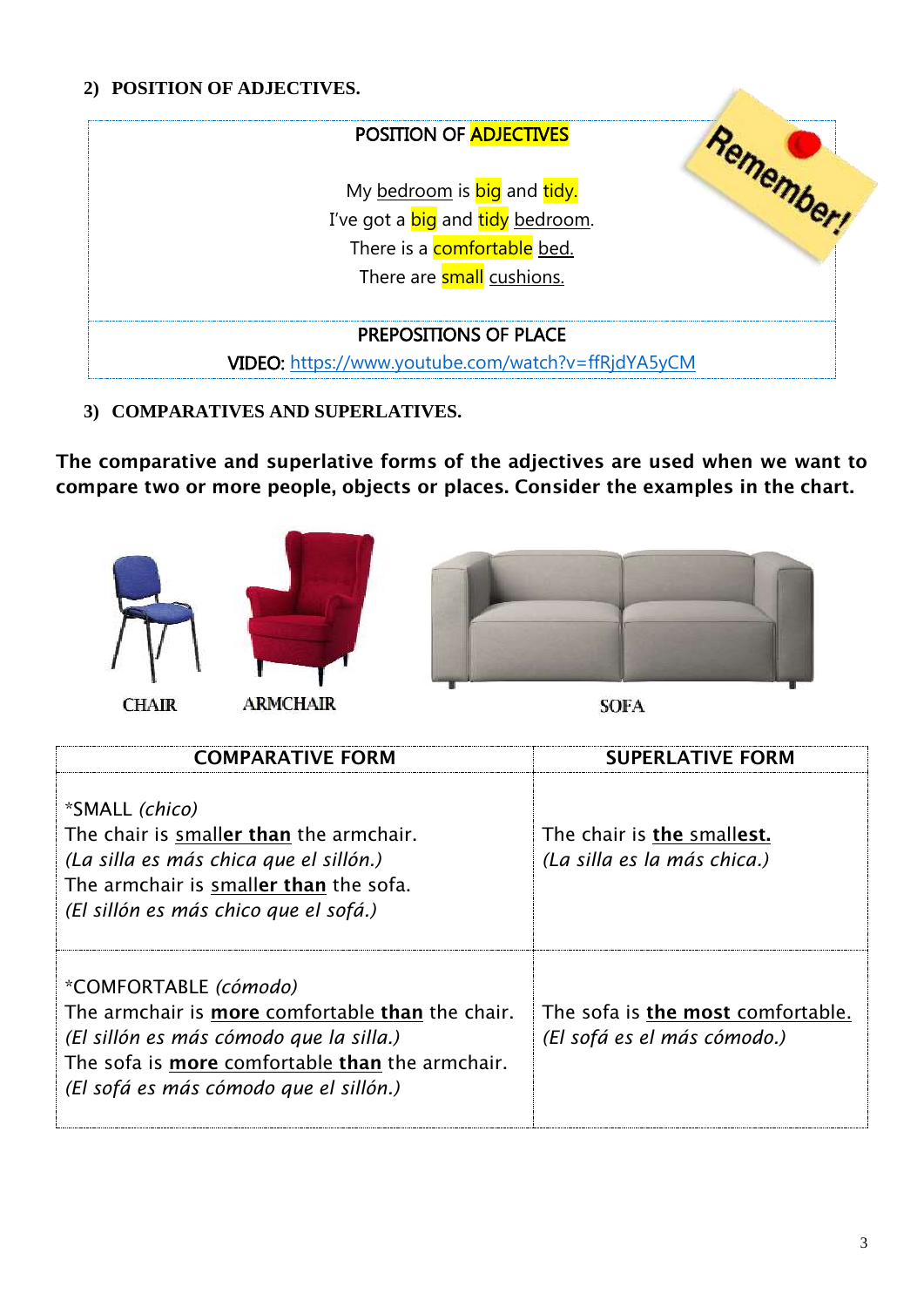# **The changes in the adjectives depend on whether they are "short" or "long". For example:**



**However, before modifying a "short adjective" you need to consider these spelling rules:**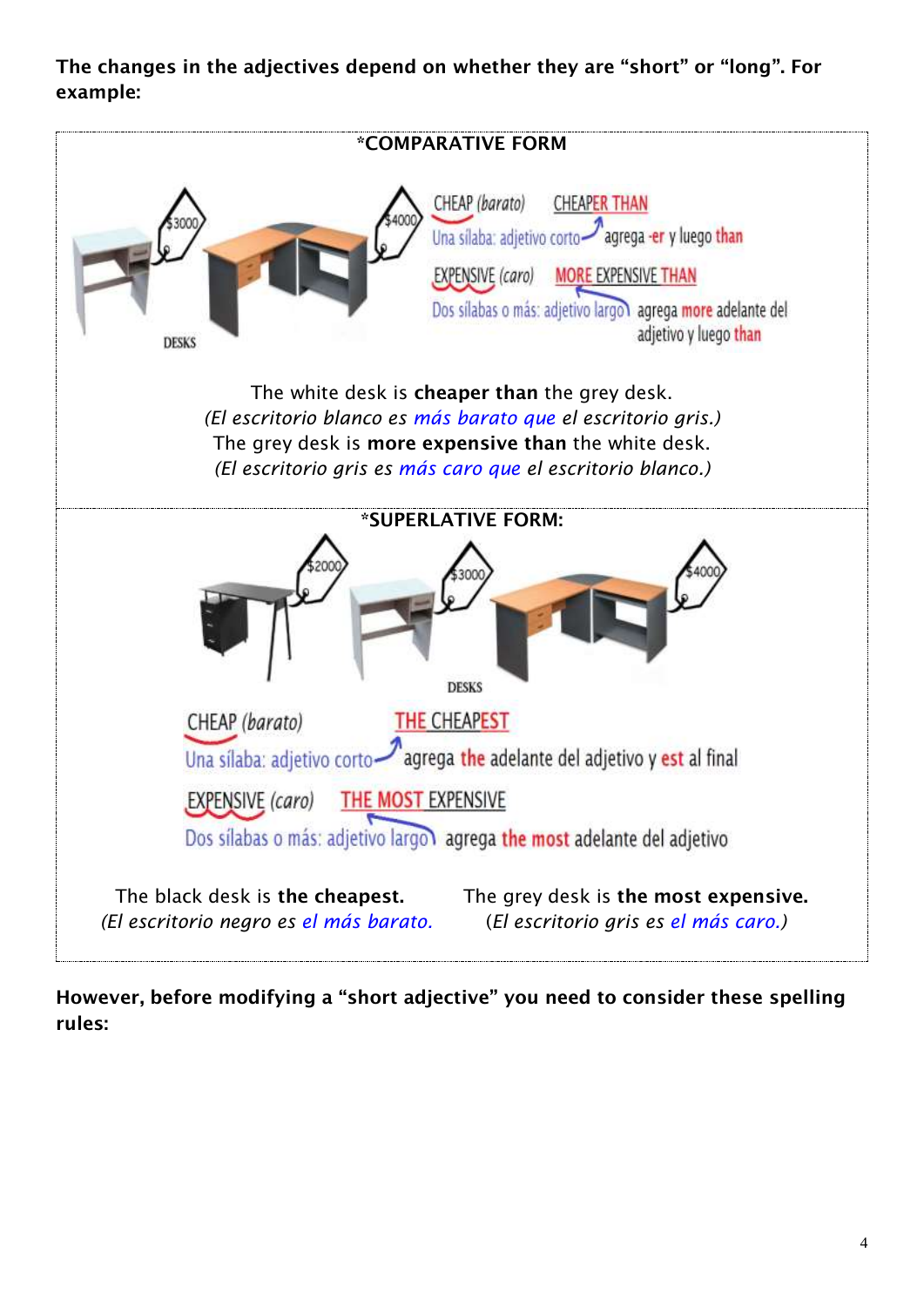|                                           | <b>ADJECTIVE</b> | <b>COMPARATIVE</b>                 | <b>SUPERLATIVE</b>                    |
|-------------------------------------------|------------------|------------------------------------|---------------------------------------|
| <b>ONE syllable</b>                       | fast<br>young    | -ER<br>faster<br>than<br>younger   | -EST<br>the fastest<br>the youngest   |
| <b>ONE syllable</b><br>Ending in -E       | nice<br>late     | -R<br>nicer<br>than<br>later       | -ST<br>the nicest<br>the latest       |
| <b>ONE syllable</b>                       |                  | Double the last consonant and add  |                                       |
| Consonant +<br>Short Vowel +<br>Consonant | big<br>hot       | -ER<br>bigger<br>than<br>hotter    | -EST<br>the biggest<br>the hottest    |
|                                           |                  | Remove the -Y and add              |                                       |
| <b>TWO syllables</b><br>Ending in -Y      | happy<br>crazy   | -IER<br>happier<br>than<br>crazier | -IEST<br>the happiest<br>the craziest |
| <b>IRREGULAR</b>                          | good<br>bad      | better<br>than<br>worse            | the best<br>the worst                 |
| <b>ADJECTIVES</b>                         | far              | farther / further                  | the farthest / furthest               |

a) Complete the following chart with the comparative and superlative forms of the adjectives.

| <b>SPANISH</b><br><b>TRANSLATION</b> | <b>ADJECTIVE</b>    | <b>COMPARATIVE FORM</b> | <b>SUPERLATIVE FORM</b> |
|--------------------------------------|---------------------|-------------------------|-------------------------|
| Viejo                                | $1)$ Old            | Older than              | The oldest              |
| Moderno                              | Modern<br>2)        | More modern than        | The most modern         |
|                                      | 3) Ugly             |                         |                         |
|                                      | <b>Boring</b><br>4) |                         |                         |
|                                      | Clean<br>5)         |                         |                         |
|                                      | Beautiful<br>6)     |                         |                         |
|                                      | Good<br>(7)         |                         |                         |
|                                      | 8) Large            |                         |                         |
|                                      | 9) Uncomfortable    |                         |                         |
|                                      | 10) Heavy           |                         |                         |
|                                      | 11) Bad             |                         |                         |
|                                      | 12) Interesting     |                         |                         |
|                                      | 13) Light           |                         |                         |
|                                      | 14) Elegant         |                         |                         |
|                                      | $15)$ Big           |                         |                         |
|                                      | 16) Short           |                         |                         |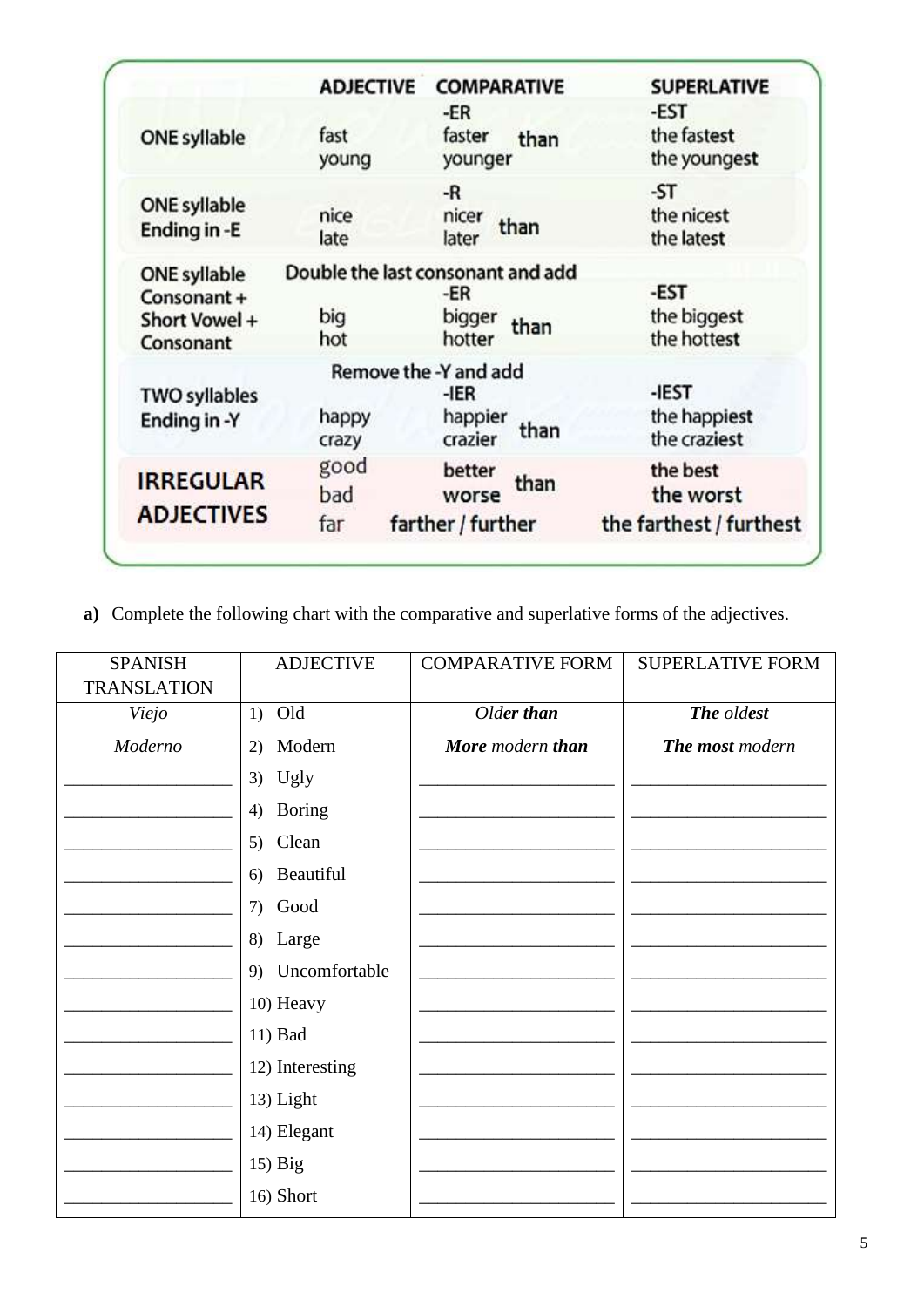| 17) Messy     |  |
|---------------|--|
| 18) Fast      |  |
| 19) Long      |  |
| 20) Noisy     |  |
| 21) Cheap     |  |
| 22) Important |  |
| 23) Hot       |  |
| 24) Far       |  |
| 25) Wide      |  |

**b)** Complete these sentences with the comparative and superlative form of the indicated adjectives.

#### \*WIDE

COMPARATIVE: The Paraná river is *wider than* the Uruguay river. *(El río Paraná es más ancho que el río Uruguay.)* SUPERLATIVE: The *Río de la Plata* is *the widest* in Argentina. *(El río de la Plata es el más ancho en Argentina.)*

### \*FAST

COMPARATIVE: The Peregrine Falcon is the ostrich. SUPERLATIVE: The Peregrine Falcon is \_\_\_\_\_\_\_\_\_\_\_\_\_\_ bird.

### \*OLD

COMPARATIVE: Church of the Nativity (1,685 years) is \_\_\_\_\_\_\_\_\_\_\_\_\_\_\_ St. Peter's Basilica (512 years).

SUPERLATIVE: Church of the Nativity is one of \_\_\_\_\_\_\_\_\_\_\_\_\_\_\_ sacred places in the world.

### \*DRY

| COMPARATIVE: The Atacama Desert (Chile) is | the Sahara (Africa). |
|--------------------------------------------|----------------------|
| SUPERLATIVE: The Atacama Desert (Chile) is | place on Earth.      |

\*BIG

COMPARATIVE: Russia is \_\_\_\_\_\_\_\_\_\_\_\_\_\_\_\_ China. SUPERLATIVE: Russia is \_\_\_\_\_\_\_\_\_\_\_\_\_\_\_\_ country in the world.

# \*EXPENSIVE

COMPARATIVE: The IPhone 11 is \_\_\_\_\_\_\_\_\_\_\_\_\_\_\_ the Samsung J7 mobile phone. SUPERLATIVE: The IPhone 11 is \_\_\_\_\_\_\_\_\_\_\_\_\_\_\_\_\_\_\_ mobile phone.

**c)** Look at the three rooms below.